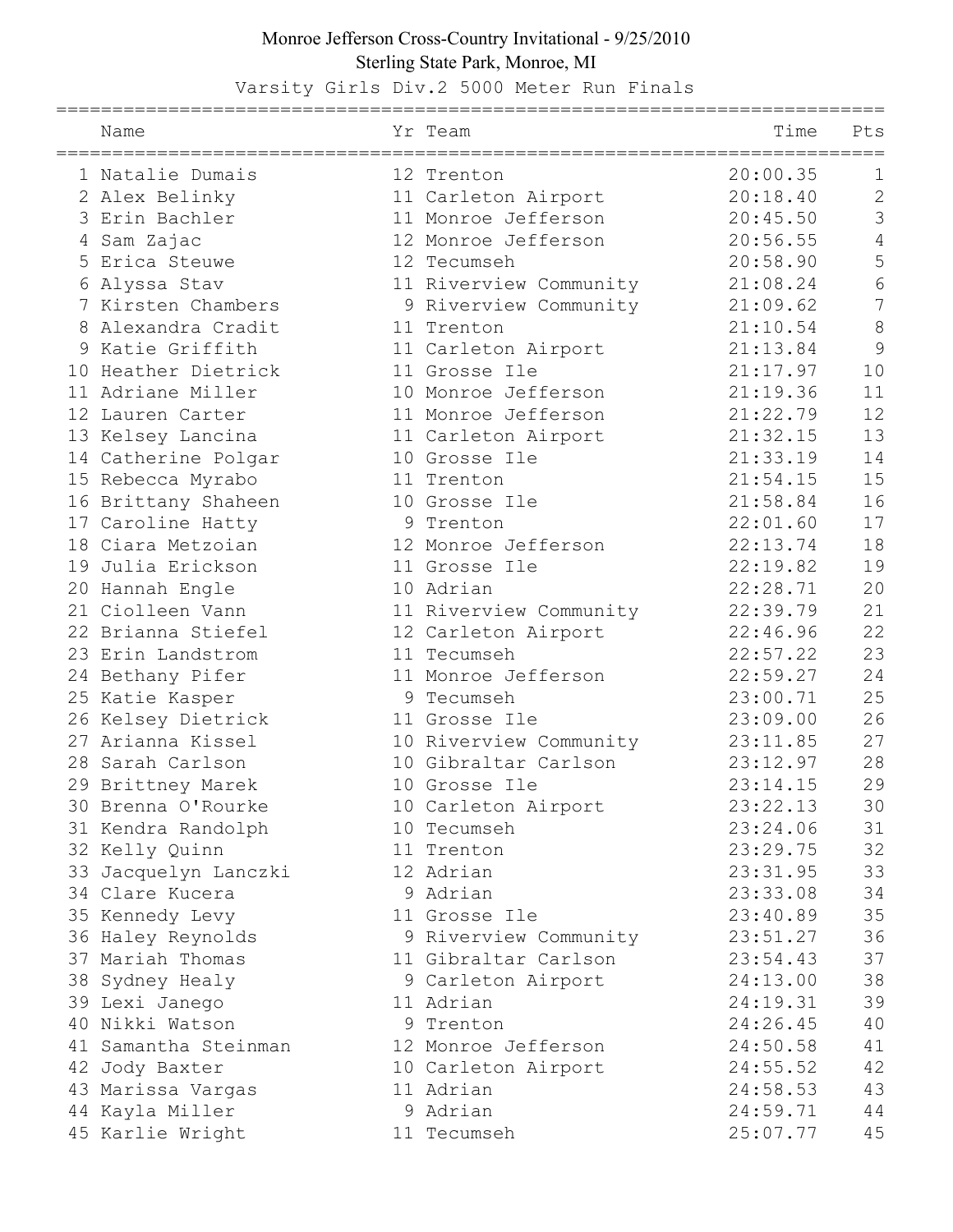## Monroe Jefferson Cross-Country Invitational - 9/25/2010 Sterling State Park, Monroe, MI

| 46 Amanda Kull<br>51 Carly Roberts        | 47 Josie Crittenden<br>48 Christina Pettit<br>49 Catherine Beaufort<br>50 Amanda Crumpton<br>Varsity Girls Div.2 5000 Meter Run Team Scores                                                                     | 9 Trenton<br>11 Tecumseh<br>11 Gibraltar Carlson<br>12 Gibraltar Carlson<br>11 Gibraltar Carlson<br>10 Gibraltar Carlson |                                                 |                                                                             |    |    | 25:42.71<br>26:04.64<br>26:22.07<br>26:23.34<br>30:01.51<br>30:02.79 |                       |     |
|-------------------------------------------|-----------------------------------------------------------------------------------------------------------------------------------------------------------------------------------------------------------------|--------------------------------------------------------------------------------------------------------------------------|-------------------------------------------------|-----------------------------------------------------------------------------|----|----|----------------------------------------------------------------------|-----------------------|-----|
| Team                                      |                                                                                                                                                                                                                 | Pts                                                                                                                      | $\mathbf{1}$                                    | 2                                                                           | 3  | 4  | 5                                                                    | (6)                   | (7) |
| 3<br>$4\overline{ }$<br>11<br>12<br>18    | 1 Monroe Jefferson<br>Erin Bachler<br>Sam Zajac<br>Adriane Miller<br>Lauren Carter<br>Ciara Metzoian                                                                                                            | 48                                                                                                                       | $\overline{3}$                                  | $4\overline{ }$<br>20:45.50<br>20:56.55<br>21:19.36<br>21:22.79<br>22:13.74 | 11 | 12 | 18                                                                   | 24                    | 41  |
|                                           | Total Time: 1:46:38                                                                                                                                                                                             | Average: 21:19.59                                                                                                        |                                                 |                                                                             |    |    |                                                                      | 1-5 Split: 1:28       |     |
| 2 Trenton<br>$\mathbf 1$<br>8<br>17<br>32 | Natalie Dumais<br>Alexandra Cradit<br>15 Rebecca Myrabo<br>Caroline Hatty<br>Kelly Quinn                                                                                                                        | 73                                                                                                                       | 1 8 15<br>21:10.54<br>22:01.60<br>23:29.75      | 20:00.35<br>21:54.15                                                        |    |    | 17 32                                                                | 40                    | 46  |
|                                           | Total Time: 1:48:36                                                                                                                                                                                             | Average: 21:43.28                                                                                                        |                                                 |                                                                             |    |    |                                                                      | $1-5$ Split: 3:29     |     |
| 2<br>9<br>13<br>22<br>30                  | 3 Carleton Airport<br>Alex Belinky<br>Katie Griffith<br>Kelsey Lancina<br>Brianna Stiefel<br>Brenna O'Rourke<br>Total Time: 1:49:13                                                                             | 76<br>Average: 21:50.70   1-5 Split: 3:04                                                                                | $2^{\circ}$<br>20:18.40<br>21:32.15<br>22:46.96 | 9<br>21:13.84<br>23:22.13                                                   | 13 | 22 | 30                                                                   | 38                    | 42  |
| 10<br>14<br>16<br>19<br>26                | 4 Grosse Ile et al. et al. et al. et al. et al. et al. et al. et al. et al. et al. et al. et al. et al. et al.<br>Heather Dietrick<br>Catherine Polgar<br>Brittany Shaheen<br>Julia Erickson<br>Kelsey Dietrick | 85 10 14 16 19 26 29 35                                                                                                  |                                                 | 21:17.97<br>21:33.19<br>21:58.84<br>22:19.82<br>23:09.00                    |    |    |                                                                      |                       |     |
| 6<br>7<br>21<br>27                        | Total Time: 1:50:19<br>5 Riverview Community<br>Alyssa Stav<br>Kirsten Chambers<br>Ciolleen Vann<br>Arianna Kissel<br>36 Haley Reynolds                                                                         | Average: 22:03.77<br>97                                                                                                  | 6                                               | 7<br>21:08.24<br>21:09.62<br>22:39.79<br>23:11.85<br>23:51.27               | 21 |    | 27 36                                                                | 1-5 Split: 1:51       |     |
| 6 Tecumseh<br>5 <sup>5</sup><br>23<br>25  | Total Time: 1:52:001<br>Erica Steuwe<br>Erin Landstrom<br>Katie Kasper                                                                                                                                          | Average: 22:24.16<br>129                                                                                                 | 5 <sub>1</sub>                                  | 23<br>20:58.90<br>22:57.22<br>23:00.71                                      | 25 | 31 | 45                                                                   | 1-5 Split: 2:43<br>47 |     |